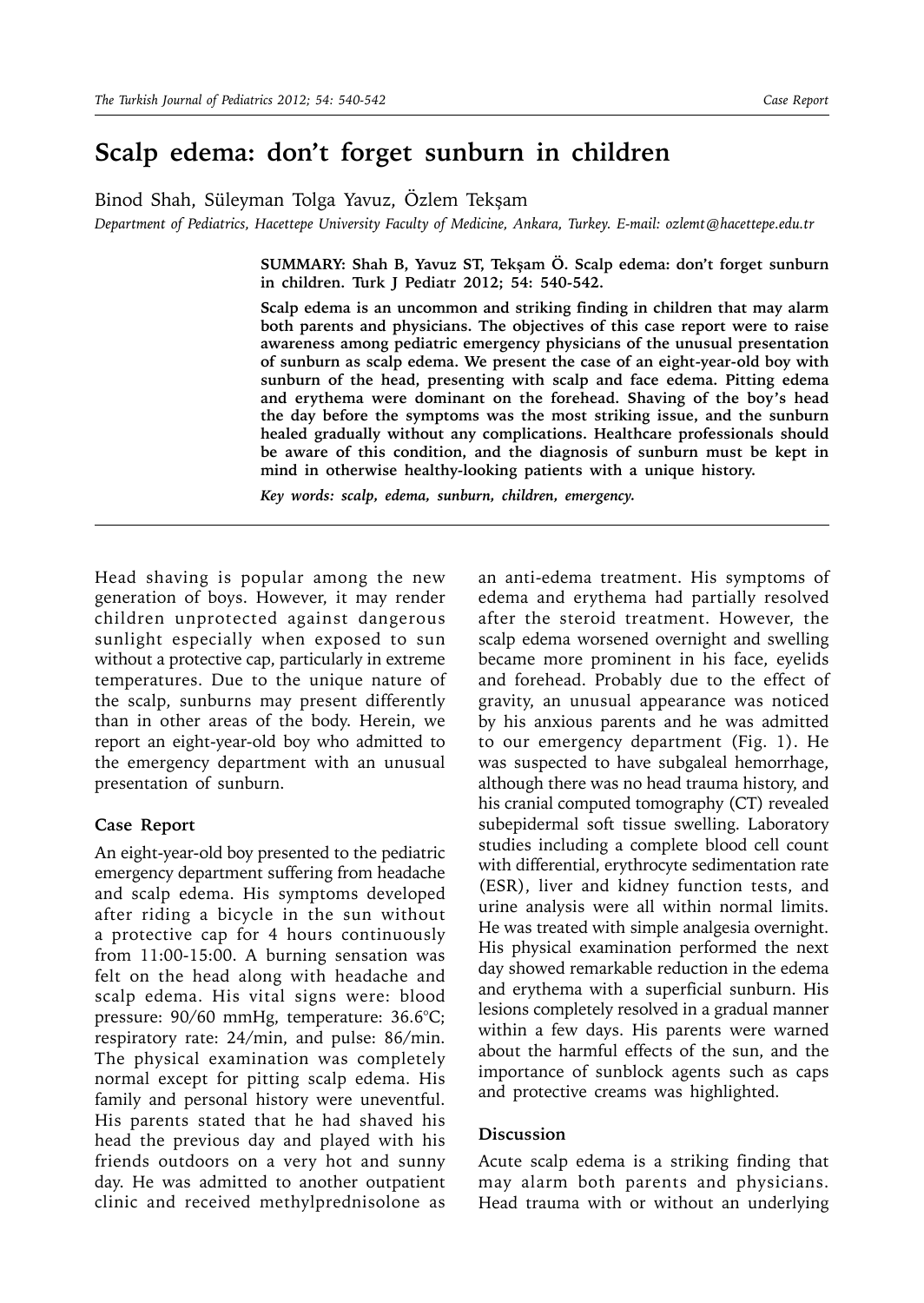

**Fig. 1.** Swelling and erythema on the patient's frontal region and face.

skull fracture is the most common cause of generalized or localized scalp edema. Subgaleal hemorrhage is rare but also an important cause of scalp edema in children. It may be associated with coagulation disorders, subaponeurotic vascular malformations and pulling hair. Subgaleal hemorrhage results in the accumulation of blood between the skull periosteum and galea aponeurotica. The diagnosis is generally made clinically, with a fluctuant boggy mass developing gradually over the scalp. The swelling frequently crosses suture lines. Imaging studies such as CT scan and magnetic resonance imaging may assist in the diagnosis $1,2$ . Scalp edema, particularly along with facial edema, is an uncommon finding of Henoch-Schönlein purpura (HSP), although the diagnosis of HSP is based on clinical features including palpable purpura, abdominal pain, arthritis, and renal involvement; skin edema is well recognized in HSP. If the scalp edema is localized, hematoma, benign or malignant bone tumors, osteomyelitis, and other infectious etiologies should also be considered in the differential diagnosis. Another unusual cause of localized scalp swelling is eosinophilic granuloma, which is a localized

form of Langerhans cell histiocytosis<sup>3-5</sup>.

The most informative feature in our patient's history was his exposure to sunlight with a newly shaved head for a reasonable period of time the day before the symptoms began. It was one of the hottest days in the last decades in Ankara, with the temperature reaching 42°C (107.6°F). After excluding other differential diagnoses such as head trauma and HSP, the diagnosis of sunburn causing scalp edema was made. Verma et al.<sup>6</sup> reported for the first time three children who were diagnosed with sunburn on the scalp, similar to our patient, who also had a similar history. They concluded that scalp edema due to sunburn in children is an unusual finding and can cause unnecessary investigation6.

Sunburn is the acute reaction of the skin to damage by ultraviolet (UV) light exposure. Approximately 95% of UV light reaching the earth is UVA, which is responsible for aging and skin degeneration. The remaining UV light, which comprises less than 5%, is UVB, and is responsible for edema and erythema by increasing vascular permeability of blood vessels in the upper dermis. The symptoms of sunburn include erythema, edema blistering, ulceration, and pain, which may start 3-5 hours after exposure, last for 12-24 hours, and generally start to dissipate by 72 hours after exposure7. The history of our patient was consistent with the natural course of sunburn-related injury, and his symptoms completely resolved within a few days.

Along with the important and life-threatening causes of scalp edema, such as head trauma and HSP, sunburn may be related to scalp edema rarely, especially in children exposed to sunlight while unprotected on extremely hot and sunny days. Therefore, parents and caregivers must be educated about sunblock and clothing. Healthcare professionals should be aware of this condition, and the diagnosis of sunburn must be kept in mind in otherwise healthy-looking patients with a unique history to avoid unnecessary testing and intervention.

## **REFERENCES**

1. Onveama CO, Lotke M, Edelstein B. Subgaleal hematoma secondary to hair braiding in a 31-month-old child. Pediatr Emerg Care 2009; 25: 40-41.